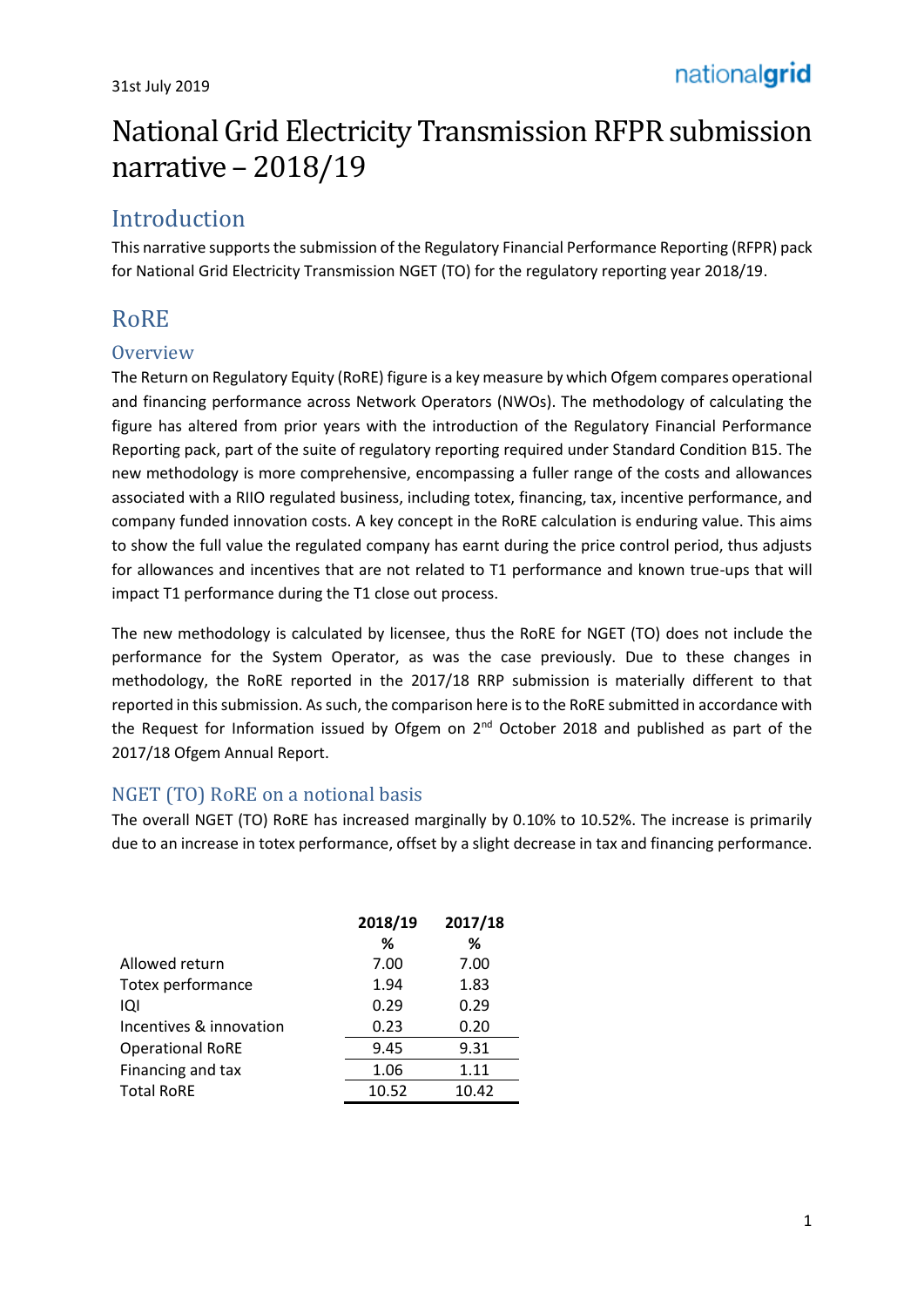## Assumptions and enduring value adjustments

(2009/10 Price base)

The overarching principle of enduring value adjustments is to recognise performance that relates to the T1 period.

- 1. The following assumptions are made within the **Cost and Outputs (C&O) RRP submission** (R4 Totex enduring value adjustment g):
	- a. Allowances which have been decided by Ofgem are included as per the decision. This applies to the enhanced site security reopener, visual impact provision project for Dorset (VIP) and landscape enhancement initiatives (LEI). Where a decision is yet to be made on VIP and LEI, we have assumed allowances equal to the spend forecast.
	- b. SWW construction allowances (for projects not included in the baseline) will be set at 100% of the actual and future expenditure included in the RRP and phased in-line with actual and forecast expenditure. This applies to the Hinkley Seabank project, Moorside and Eastern HVDC.
	- c. Allowances for the Western HVDC SWW project have been included as per final proposals.
	- d. Actual and future load related UM projects delivering an output in RIIO-T1 receive allowances in-line with the current UCA funding mechanism.
	- e. Actual and future load related UM projects delivering an output in RIIO-T2 years 1 and 2 will receive allowances in-line with the current UCA funding mechanism. Note this differs from the allowances presented in the PCFM which are based on the licence definition and fixed per the forecast of outputs presented in the 2016/17 RRP submission. Presenting the allowances in this way in the RRP provides a more accurate view of the actual allowances for outputs being delivered.
	- f. Actual and future load related UM projects delivering an output in RIIO-T2 years 3 and beyond do not have confirmed allowances incldued, but funding is anticipated as part of the T1 close out process.
	- g. Termination claims for wider works, demand and generation volume drivers (TPWW/TPG/TPD) will be settled based on the values submitted in the C&O RRP.
- 2. Totex adjustments for legal settlements not related to the T1 period (R4 Totex enduring value adjustment c):
	- a. Legal settlements are treated as negative totex in the year in which monies are received. These receipts do not affect allowances. The largest settlement received in the RIIO-T1 period to date was for £95m in 2015. The benefit of these receipts has not been included in T1 performance to be consistent with previous Ofgem RoRE calculations. The rationale for not considering these receipts as RIIO-T1 performance is that the expenditure to which the settlement relates pre-dated RIIO-T1.
- 3. Re-phasing

(R4 Totex enduring value adjustments a and e):

a. We re-phase allowances compared to those in the PCFM. This better matches allowances to the level of incurred or forecasted expenditure, providing a more accurate view of in-year performance. We have presented the impact of the rephasing allowances as a single line on the R4 totex tab. This is appropriate as rephasing does not affect the overall level of allowances recognised over the RIIO-T1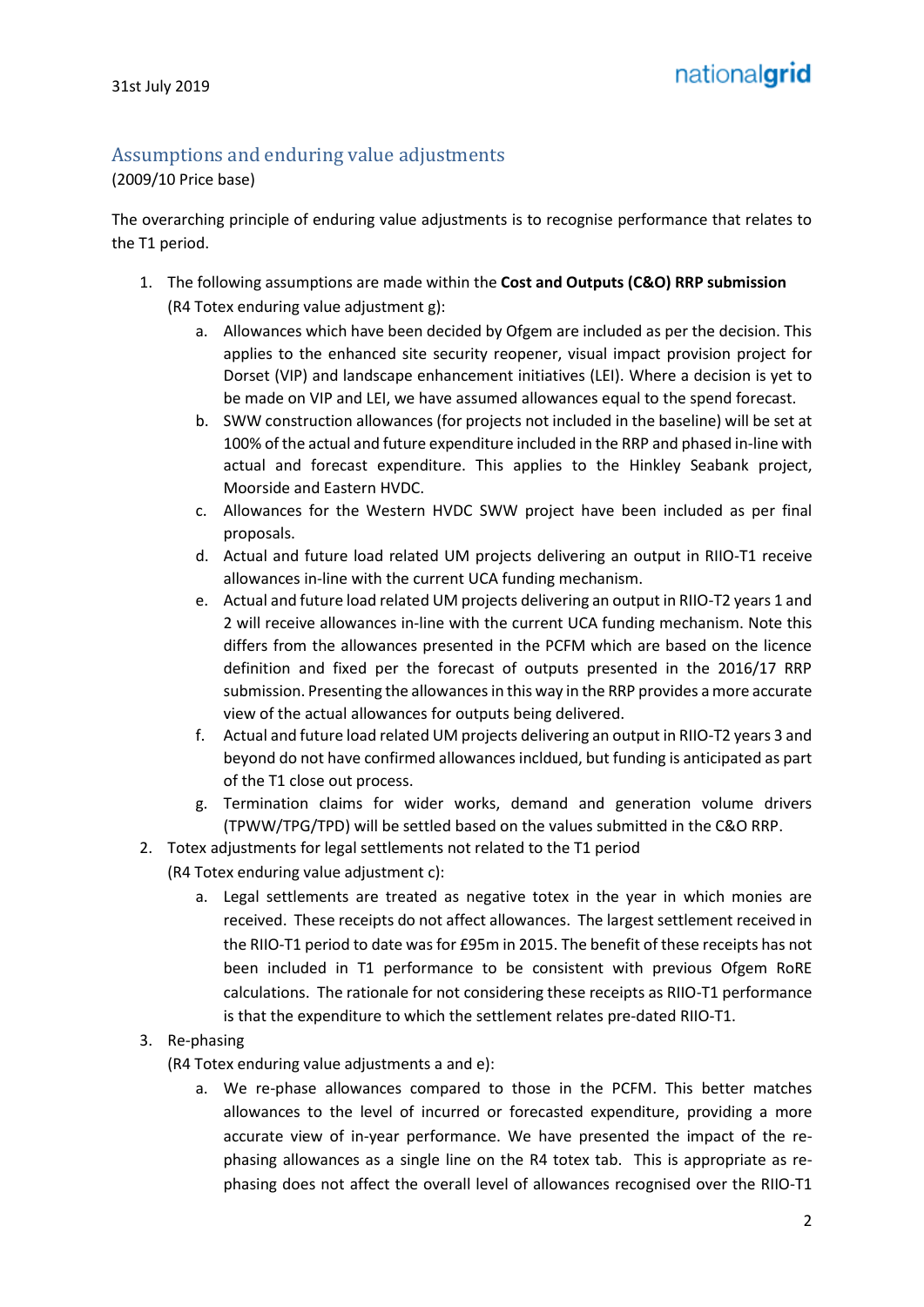period, thus does not materially impact the RoRE. We have re-phased allowances for WHVDC in line with expenditure to reflect the Mid-Period Review parallel works decision, dated 4 July 2017, relating to Western HVDC affecting NGET (TO). In this decision Ofgem decided 'to adjust the regulatory framework so that NGET and SP Transmission do not benefit from delivering the Western HVDC link late while increasing costs to consumers. We will do this by delaying allowances'.

- 4. Known true-ups that will occur as part of close out
	- (R4 Totex enduring value adjustment b):
		- a. In-line with the assumptions in Final Proposals, exit connection revenues and costs are subject to a true-up mechanism. The RRP submission of allowances does not adjust for the position whereby our net expenditure is lower than the base allowances given for this type of work. We have included our estimate of the true-up value within our enduring value estimates which aligns with the view provided in the C&O RRP narrative.
- 5. Adjusting for performance that relates to RIIO-T2
	- (R4 Totex enduring value adjustments d and f):
		- a. Actual and future load related UM projects delivering an output in RIIO-T2 years 1 and 2 have allowances set to actual and forecast spend in T1. This judgment ensures that performance is only recognised when outputs have been delivered and the allowances are confirmed. The adjustment of £592m aligns with that recorded in the C&O RRP narrative.
		- b. Within non-lead assets we have planned our spend to maximise cost-efficiency. This has meant deferring elements of spend on non-lead assets to T2. The judgment we are applying in the RoRE is to defer the performance on certain non-lead assets to T2 where spend on other unfunded works has not been substituted. As this is a judgment and inherently uncertain, we have applied £30m as the value, this being the mid-point of a range between £20m-£40m.

### Revenue

#### (2018/19 Price base)

Allowed Revenues are directly sourced from the Revenue RRP submitted to Ofgem and upon which our auditors issue an 'agreed upon procedures' report which Ofgem receives. In accordance with the RFPR RIGs, we have not completed the forecast section for allowed revenue.

Collected revenue and the maximum allowed revenue (MAR) for 2018/19 is explained below and is based upon the Revenue RRP where the MAR differs to the RFPR tables due to the assumed levels of forecast output incentives yet to be directed by Ofgem.

Transmission Network Revenue is £2,749.1m (including Pre vesting) compares to the final MAR of £2,746.5m, resulting in an over-recovery of £2.6m (0.09%).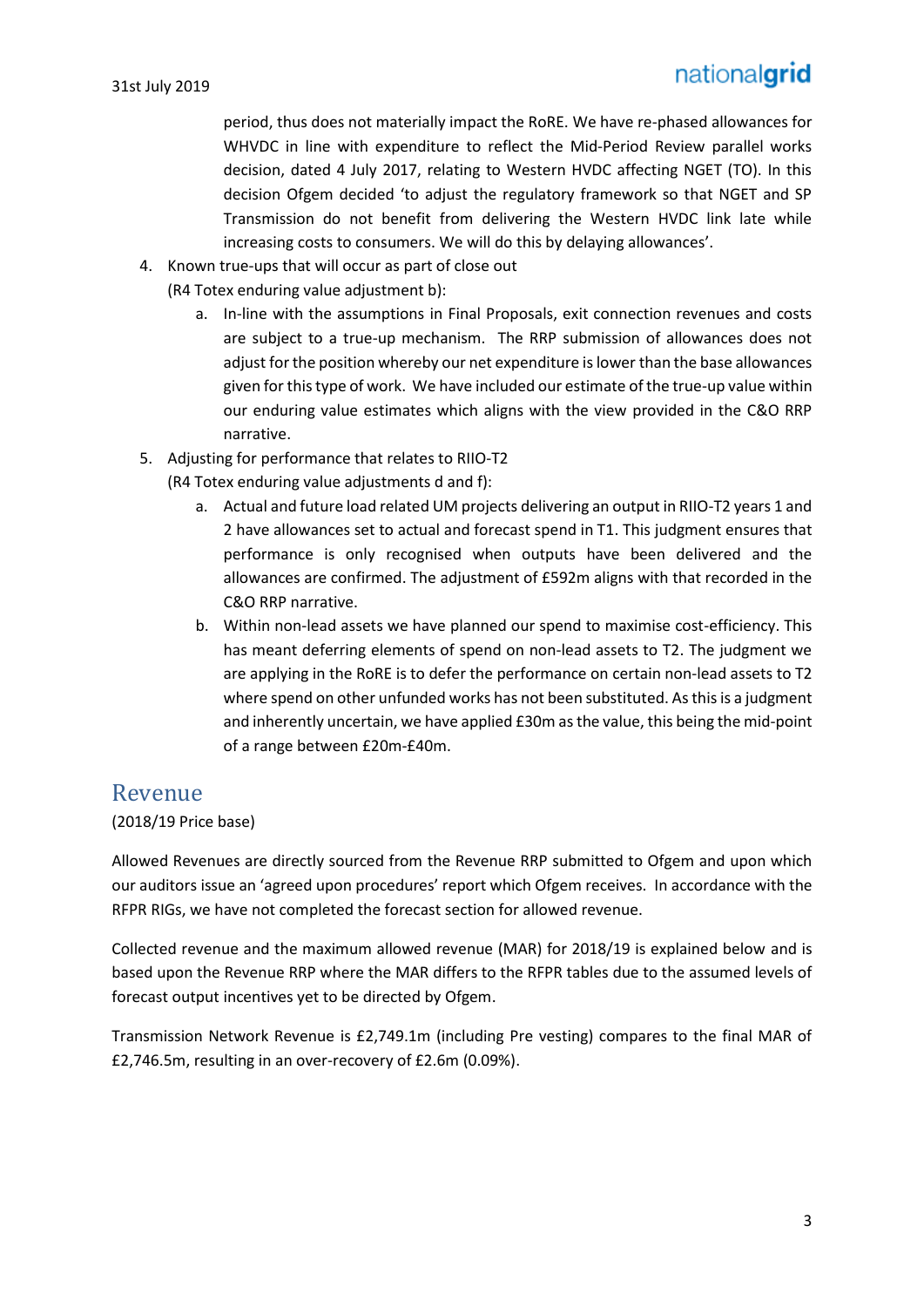#### **Table comparing tariff setting and final MAR and collected income**

| <b>Item</b>                   | <b>f</b> m | <b>Commentary</b>               |  |
|-------------------------------|------------|---------------------------------|--|
| TNUoS Charge setting forecast | 2670.3     | MAR figure set for charge       |  |
|                               |            | setting on 31st January 2018    |  |
|                               |            | for the year 2018/19            |  |
| <b>Pre Vesting Charges</b>    | 44         | Pre Vesting charges             |  |
|                               |            |                                 |  |
| TNUoS revenue collected       | 2,749.1    | Actual revenue collected in     |  |
|                               |            | 2018/19                         |  |
| <b>MAR</b>                    | 2,746.5    | per the 2018/19<br>MAR as       |  |
|                               |            | Revenue RRP submission          |  |
| Over/(Under) collection       | 2.6        | Over collection amount that     |  |
|                               |            | will be adjusted via the K term |  |
|                               |            | in the 2020/21 MAR.             |  |
|                               |            |                                 |  |
| Difference to forecast        | $-32.2$    | The actual MAR was lower than   |  |
|                               |            | the forecast in January 2018.   |  |

2018/19 charges were set to recover Maximum Allowed Revenue of £2,714.3m TNUoS tariffs were set to recover £2,670.3m with the expectation that £44m would be recovered from pre-vesting connection charges.

£2,706.2m was recovered from use of system and terminations, and £43m from pre-vesting income.

The reconciliation to Statutory Accounts is based on our underlying accounting records, which report revenues separately between reported operating segments. They likewise hold separate information in the case of the TO and SO, which are reported under the same segment within our statutory accounts. As such the reconciling items disclosed in the table are sourced from our accounting records with no specific allocation or methodology adjustments for the RFPR tables.

The change in accounting standards to IFRS 15 *Revenue from Contracts with Customers* has reduced statutory revenue for NGET (TO), creating an additional reconciling item between statutory and collected revenue. This has resulted in a reduction in statutory revenue for agency income, and a change in timing of revenue recognition for connections and diversions. A detailed explanation of the impact of the change to IFRS 15 can be found in the 2018/19 annual report and accounts for NGET plc.

## Totex performance

#### (2018/19 Price base)

Our overall total expenditure forecast for the RIIO T1 period is £10.24bn against forecast allowances of £12.77bn, including the adjustment of £266m for forecast excluded services true-up. This total is a £2.53bn reduction of costs below allowances (2018/19 prices).

The graphic below shows the eight-year totex forecast for the Transmission Owner business and highlights how the price control mechanism has worked for end consumers. When customer needs change and investments are no longer required, we amend our plans accordingly and an uncertainty mechanism automatically reduces allowances. This means that consumer bills will not be as high as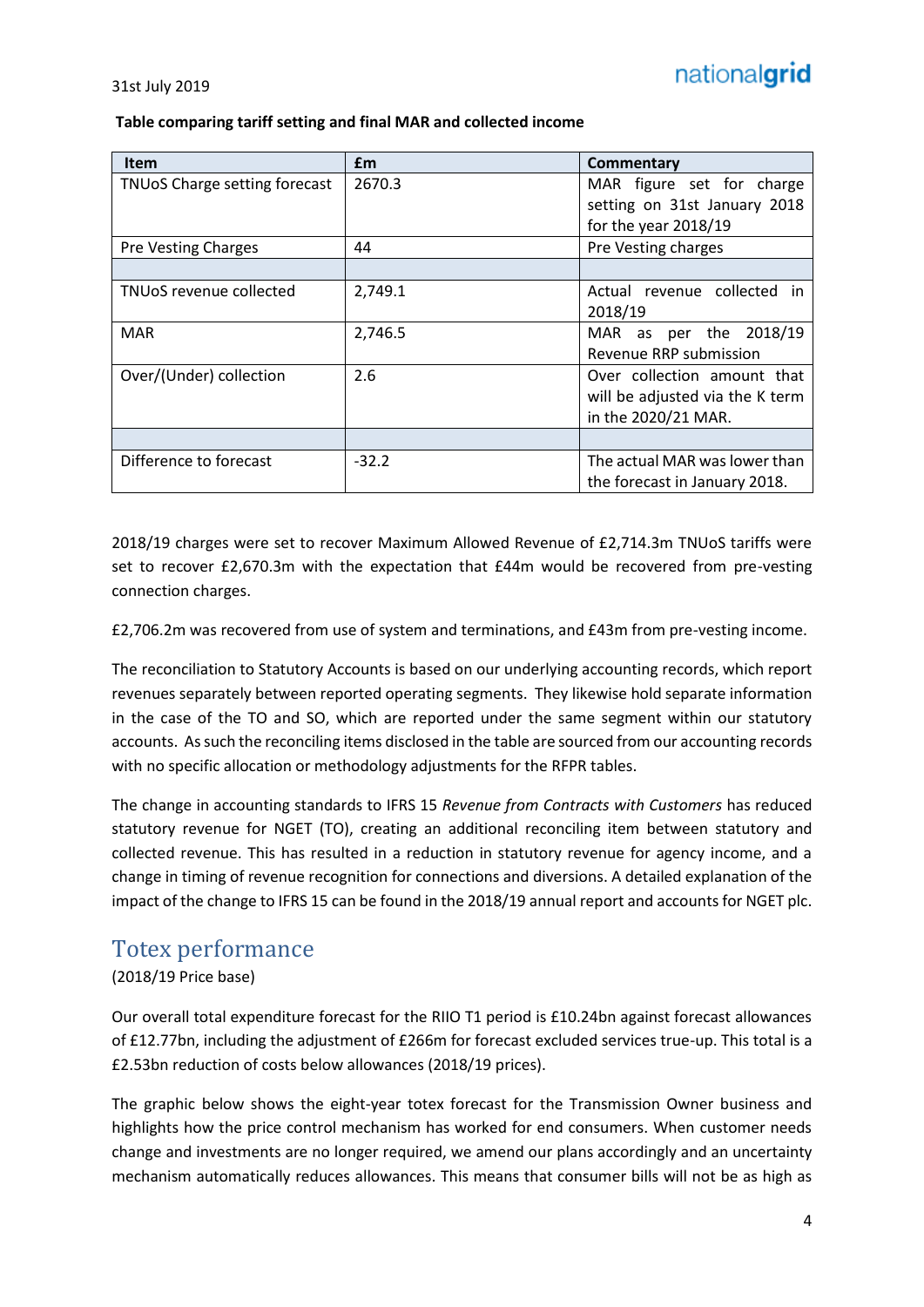# nationalgrid

#### 31st July 2019

they were forecast to be at the start of RIIO-T1. We also made a voluntary deferral of allowances for outputs deferred into future price controls. In addition, the totex incentive mechanism has incentivised us to innovate and deliver more efficiently. This will reduce customer charges by a further £1.3bn which will lower the consumer bill.

| Our initial<br>allowances<br>were set at<br>the start of<br>RIIO-T1 to<br>deliver against<br>the Gone<br>Green<br>background. | Allowances are<br>automatically<br>reduced as<br>customer driven<br>requirements<br>change.<br>100%<br>returned to<br>consumers | Voluntary<br>deferral of<br>£643m of<br>allowances for<br>work that will<br>move to future<br>price controls<br>100%<br>returned to<br>consumers | Forecast<br>allowances<br>equal forecast<br>RIIO-T1 spend<br>on Hinkley, ISS<br>& VIP. These<br>were uncertain<br>at the start of<br>the RIIO-T1.<br>Funding is<br>agreed when<br>we have | Our projected<br>adjusted<br>allowance for<br>the RIIO-T1<br>period.<br>The allowance<br>will fund the<br>delivery of<br>the outputs<br>required to<br>connect<br>customers | The difference<br>between spend<br>and allowance<br>have resulted<br>in 21% net<br>savings<br>compared to<br>allowances.<br><b>Savings</b><br>shared with<br>consumers | The projected<br>spend is our<br>estimate of<br>costs to<br>deliver the<br>required<br>outputs.<br>Considering<br>our<br>performance<br>this shows an<br>'expected' |
|-------------------------------------------------------------------------------------------------------------------------------|---------------------------------------------------------------------------------------------------------------------------------|--------------------------------------------------------------------------------------------------------------------------------------------------|-------------------------------------------------------------------------------------------------------------------------------------------------------------------------------------------|-----------------------------------------------------------------------------------------------------------------------------------------------------------------------------|------------------------------------------------------------------------------------------------------------------------------------------------------------------------|---------------------------------------------------------------------------------------------------------------------------------------------------------------------|
| £14.83bn<br><b>Initial</b><br><b>Baseline</b>                                                                                 | £1.94bn<br><b>Uncertainty</b><br><b>Mechanism</b>                                                                               |                                                                                                                                                  | certainty of<br>need, output,<br>and costs.                                                                                                                                               | and keep our<br>network<br>reliable.                                                                                                                                        | (53/47%)                                                                                                                                                               | return of<br>9.45%.                                                                                                                                                 |
| <b>Allowance</b><br>$LR -$                                                                                                    |                                                                                                                                 | £643m<br><b>Voluntary</b>                                                                                                                        | £794m<br><b>Additional</b>                                                                                                                                                                | £12.77bn<br><b>Adjusted</b>                                                                                                                                                 | £2.53bn<br>savings                                                                                                                                                     |                                                                                                                                                                     |
| £6.38bn                                                                                                                       |                                                                                                                                 | <b>Deferral</b>                                                                                                                                  | <b>Allowance</b>                                                                                                                                                                          | restated<br>allowance                                                                                                                                                       |                                                                                                                                                                        | £10.24bn                                                                                                                                                            |
| NLR-                                                                                                                          |                                                                                                                                 |                                                                                                                                                  |                                                                                                                                                                                           | <b>LR-£4.36bn</b>                                                                                                                                                           |                                                                                                                                                                        | <b>Spend</b>                                                                                                                                                        |
| £6.12bn                                                                                                                       |                                                                                                                                 |                                                                                                                                                  |                                                                                                                                                                                           | NLR-                                                                                                                                                                        |                                                                                                                                                                        | <b>LR-£3.43bn</b>                                                                                                                                                   |
| non-op<br>Capex -                                                                                                             |                                                                                                                                 |                                                                                                                                                  |                                                                                                                                                                                           | £6.01bn                                                                                                                                                                     |                                                                                                                                                                        | $NLR -$<br>£4.15bn                                                                                                                                                  |
| £194m                                                                                                                         |                                                                                                                                 |                                                                                                                                                  |                                                                                                                                                                                           | non-op<br>Capex -                                                                                                                                                           |                                                                                                                                                                        |                                                                                                                                                                     |
| Opex -                                                                                                                        |                                                                                                                                 |                                                                                                                                                  |                                                                                                                                                                                           | £263m                                                                                                                                                                       |                                                                                                                                                                        | non-op<br><b>Capex</b>                                                                                                                                              |
| £2.13bn                                                                                                                       |                                                                                                                                 |                                                                                                                                                  |                                                                                                                                                                                           | Opex -                                                                                                                                                                      |                                                                                                                                                                        | £358m                                                                                                                                                               |
|                                                                                                                               |                                                                                                                                 |                                                                                                                                                  |                                                                                                                                                                                           | £2.15bn                                                                                                                                                                     |                                                                                                                                                                        | <b>Opex</b><br>£2.31bn                                                                                                                                              |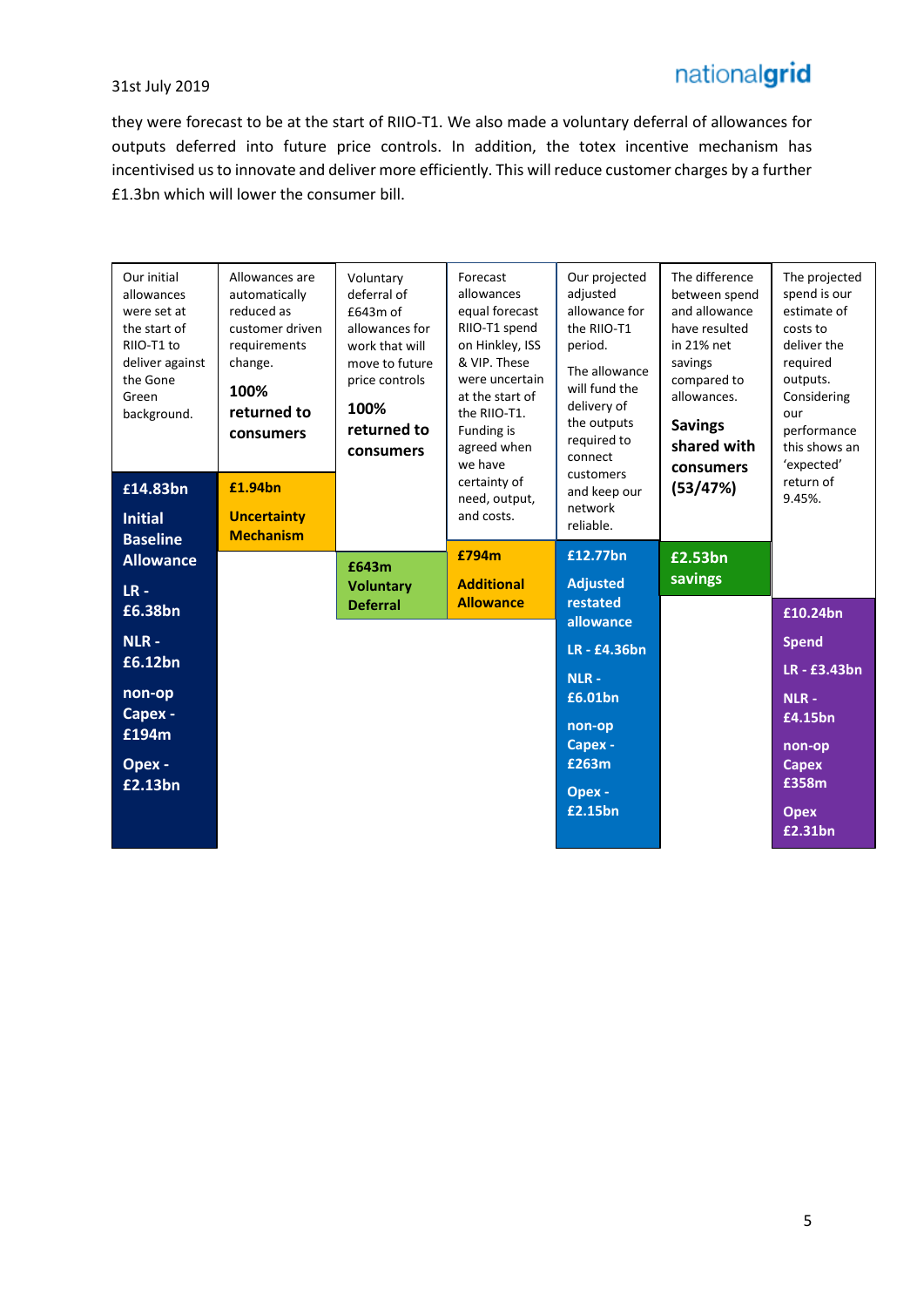## Output Incentive Performance

Historic information is directly sourced from the current year Revenue RRP submitted to Ofgem and which our auditors issue an 'agreed upon procedures' report. Our incentive performance for 2018/19 is explained below. Our forecast incentives are based on average of historic performance during T1 to date.

#### Incentive performance Overview

This year our Electricity Transmission business has again continued to deliver strongly on our five primary RIIO output areas: Safety, Reliability, Customer Satisfaction, Connections and Environment.

#### Network Reliability

The total energy not supplied in 2018/19 was 12.0MWh. This result is well below the average of 34.5MWh over the RIIO-T1 period, and is a significant improvement on the 39.7MWh loss of 2017/18. This result is 97% lower than the neutral point and represents an overall level of network reliability of 99.999995%, which our stakeholders tell us continues to be so important to them.

#### Customer Satisfaction

We are extremely proud that our continual improvements in customer service have again been reflected in an improvement in customer satisfaction ratings. The scores have **increased to 7.92** from last year's 7.74 (up from the average for RIIO-T1 of 7.50). This improvement reflects the focus and hard work across our whole business to improve the way we provide the experience our customers value. Our focus is to continue this journey, always aiming to exceed the expectations of our customers. Our stakeholder satisfaction score has also increased from 7.88 to 7.92 and is now reflective of the opinion of a much broader set of stakeholders than ever before.

We continued our focus on putting our customers and stakeholders at the heart of everything we do from our operations and activities as part of RIIO-T1 to engagement and co creation in building our RIIO-T2 plans. Through the customer feedback we received, we have developed our behavioural principles of **Care, Transparency, Agility, delivering Value and earning Trust**. As part of our customer transformation programme we improved our performance in all these areas, whilst expanding our reach across more customer and stakeholder contacts than ever before.

#### Environmental Discretionary and Stakeholder Engagement Rewards

Ofgem will direct the Environmental Discretionary and Stakeholder Engagement Rewardsfor 2018/19. As such, the value included in the RFPR for 2018/19 is a historic average of prior year performance.

#### SF6

We are disappointed that we have had our worst year in RIIO-T1 in SF6 leakage from our equipment; emissions increased from 9,615kg to 11,935kg because of a significant increase in leakage from 15 assets. These assets were responsible for 28% of the leakage rate and we have repaired or have a planned intervention for all of them. We are confident that the initiatives and process improvements that we have in place will return us to the great performance in the first five years of RIIO-T1.

nationalgrid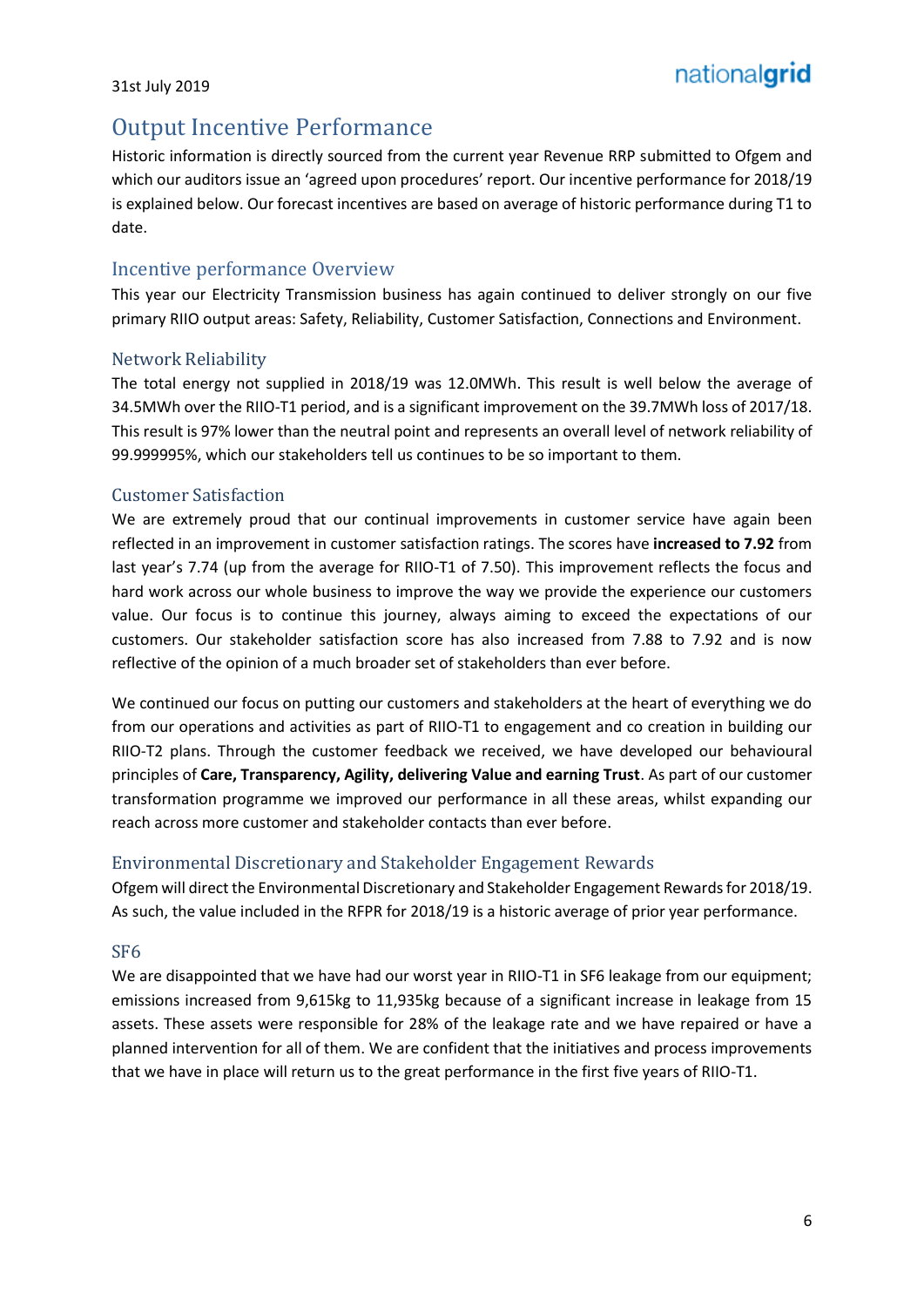## Innovation

(2018/19 Price base)

#### Network Innovation Allowance

Eligible NIA Expenditure is the net costs per 2018/19 C&O RRP. This includes internal expenditure but excludes Bid Preparation Costs for the Network Innovation Competition Fund. In line with NIA Governance, Eligible NIA Expenditure is reported net of external funding. NIA annual summaries are published on the National Grid Electricity Transmission website<sup>1</sup>.

In 2018/19 the Electricity Transmission Owner spent £7.4m of NGET's £11.7m allowable NIA expenditure. (Note that the £11.7m is shared with NGESO). 54 eligible NIA projects were progressed that aligned to our innovation strategy. We had 11 further projects, completed the previous year, that incurred cost this financial year as part of their closure.

MTTE and Visor NIC projects are led by other licensees and NGET does not receive direct NIC funding. By agreement NGET invoice the other licensees for the NGET input into these projects.

#### Network Innovation Competition

The 2018/19 NIC funding was directed by Ofgem on 26 January 2018 and amounted to £32.7m. 42.4m was awarded for 5 projects and 2 existing projects are returning funding (9.8m) to customers via the Funding Return Mechanism.

In 2018/19 we spent 1.6m in 2018/19 on the Offgrid Substation Environment for the Acceleration of Innovation Technologies Project (known as Deeside). Forecast spend is set to increase to c£20m in 2019/20 as project activity ramps up. The project remains on track to deliver the construction works and innovation project trials by October 2020. More information on Deeside can be found on our website<sup>2</sup>.

## Financing and net debt

(2018/19 Price base)

#### *Overview*

Our overall financing cost on a notional basis for RIIO T1 is £621m against allowances of £1,290m. The post-tax view of this difference is £553m, a reduction of £38m from 2018.

#### *Financing allowances*

The forecast financing allowance for T1 has decreased marginally from £1,297m to £1,290m. This is due to a reduction in the forecast cost of debt and a lower RAV forecast than in the 2018 submission

#### *Financing*

 $\overline{a}$ 

Our regulatory finance cost per regulatory definition including refinancing costs has increased marginally by £61.1m to £2,109.8m.

<sup>1</sup> <https://www.nationalgridet.com/imagining-tomorrow/innovation>

<sup>2</sup> <https://www.nationalgridet.com/deeside-project>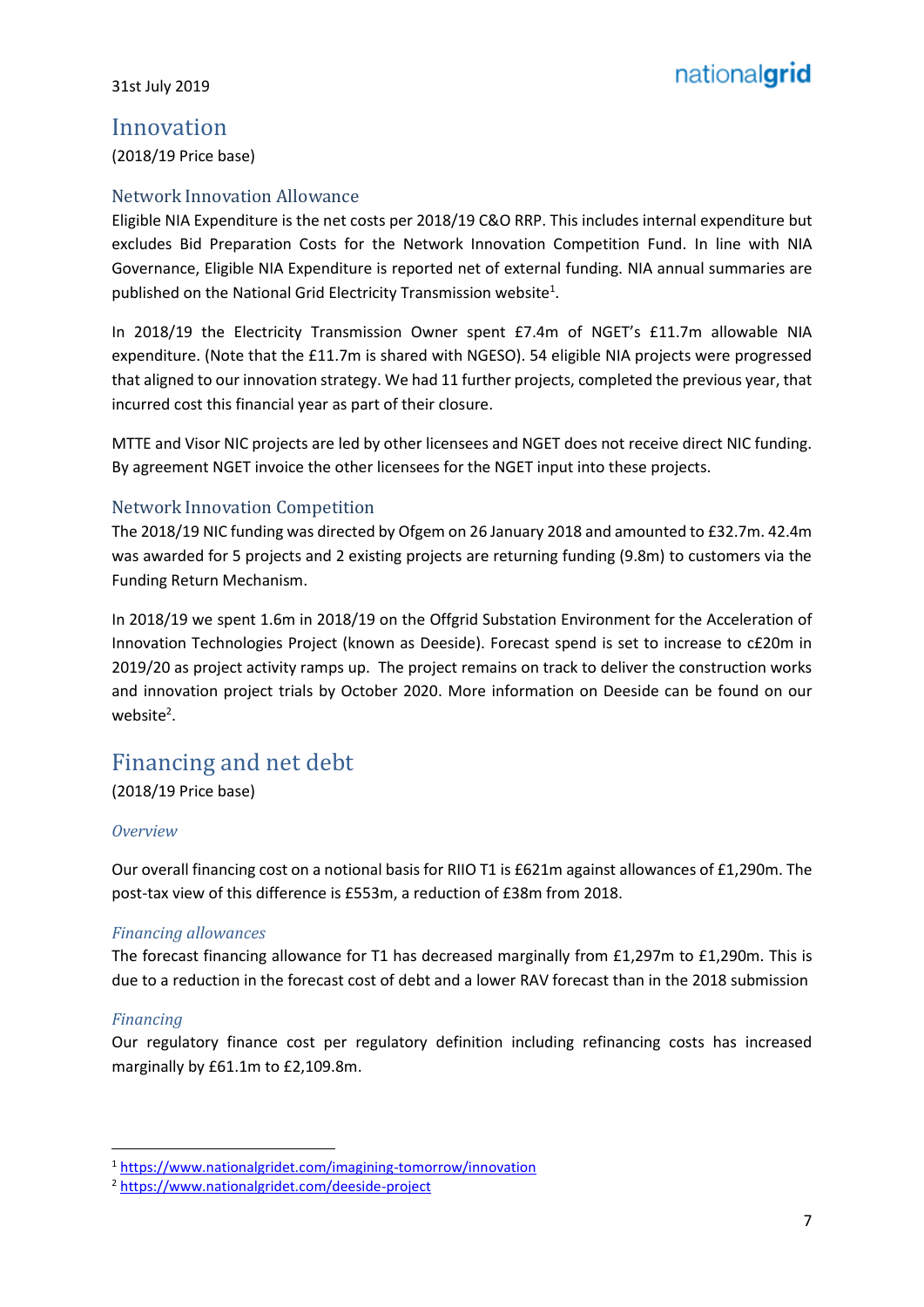#### *Net debt*

Regulatory net debt has decreased in the year to £7.02bn from £7.26bn resulting in a lower regulatory gearing at 54.4% down from 55.9%. This is primarily due to reductions in inter-company debt of £0.18bn and changes in derivative values.

External loans and bonds have remained broadly stable from last year, with a slight decrease from £5.66bn to £5.65bn. Our forecast for embedded debt is based upon the forward rate curve for the underlying rate. This approach is a refinement compared to our 2018 submission, which applied the relevant forecast rate to the year-end value. The difference in approaches is not material, but we believe is a more accurate forecast of future debt values.

Loans from other group companies have decreased by £0.18bn to £1.75bn year on year. We are forecasting the greater proportion of our inter-company debt to be redeemed by 2020/21, which is reflected in the NGET and NGGT submissions. This assumption reflects the need for NGGT, which is the principal provider via National Grid plc, requiring repayment to satisfy the repayment of its external maturing debt.

New issuances in the year were fixed rate debt, replacing matured RPI linked debt. This is part of a longer term strategy to rebalance our portfolio away from RPI linked debt. Our forecast for new issuances aligns with our policy of maintaining debt levels close to the notional regulatory gearing level of 60%.

#### *Derivatives*

Our year to year derivative position has moved from £0.11bn in 2018 to £0.18bn in 2019, primarily due to external factors which have impacted the year end values. In addition, we have rationalised our derivative portfolio in year, as part of ongoing portfolio planning, which has also contributed to changes in year to year values.

#### Changes in assumptions and methodology from 2018

#### *Forecasting methodology*

The 2018 RFPR submission was the first time NWOs were required to complete the RFPR submission. Both NWOs and Ofgem have learnt from the submission and the RIGs have been updated accordingly. National Grid has performed a detailed assessment of its submission, focussing on the forecasting assumptions used. As a result, we have reassessed the forecasting methodology for embedded debt and derivatives. We will move from assuming a flat forecast to using a forward rate curve for debt and interest values for all debt types excepting RPI linked, where the Ofgem provided RPI rate will be used to inflate the debt value and attendant interest cost. Our approach in 2019 provides a greater level of accuracy and better reflects our future debt costs, whilst not creating material differences to the prior year forecast.

#### *IFRS 9 Financial Instruments*

National Grid adopted IFRS 9 *Financial Instruments* for the first time for reporting year 2018/19. No material changes resulted for NGET (TO).

#### *Allocation to System Operator*

The Electricity System Operator was legal separated from NGET (TO) from  $1<sup>st</sup>$  April 2019. Postseparation, the debt for NGET (TO) will no longer include amounts relating to NGESO. As such, the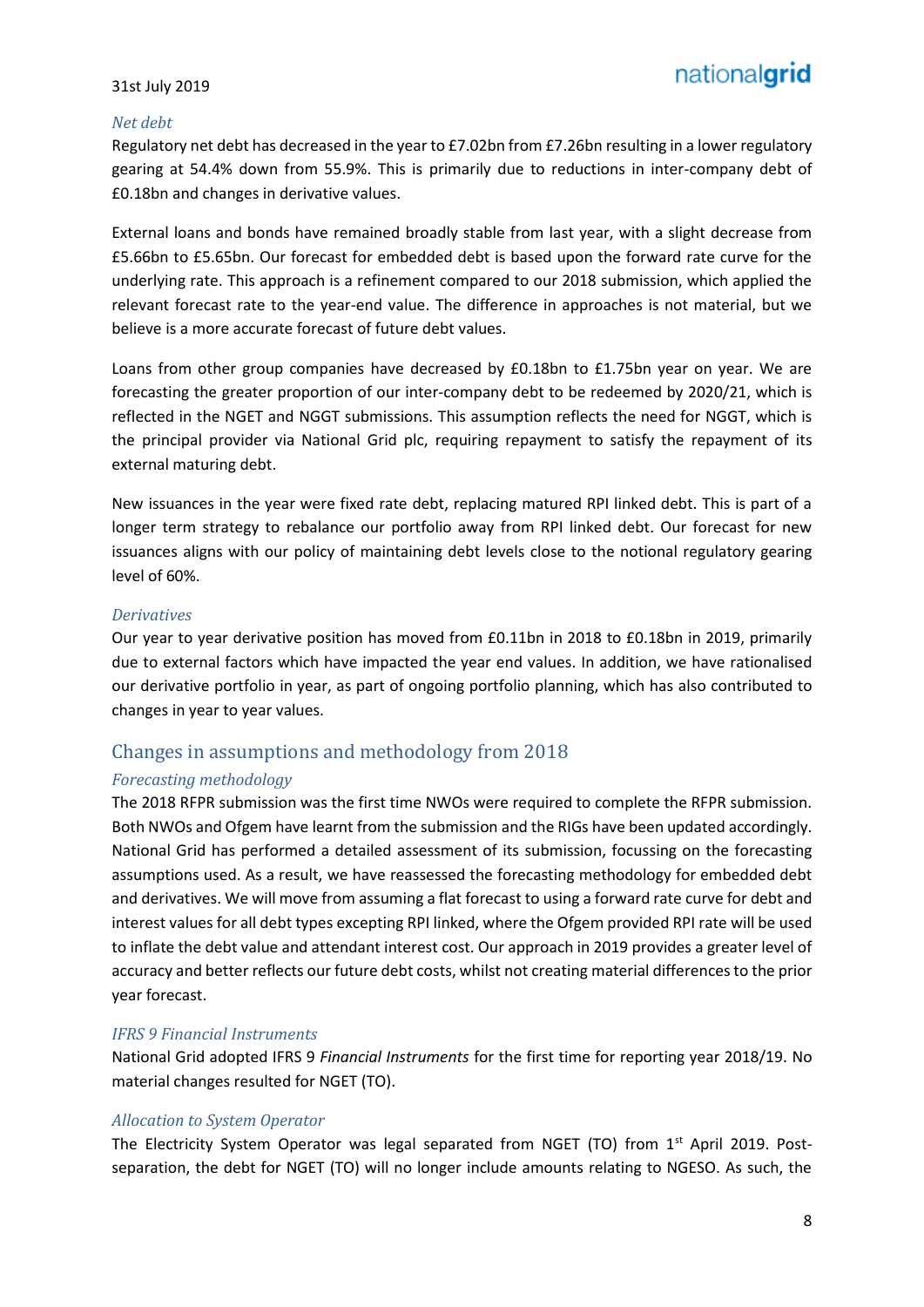allocation proportion is set to zero for 2019/20 onwards for both debt and financing cost. Previously, debt and financing cost was apportioned based on relative RAVs.

#### National Grid view of financing performance

The methodology within the RFPR calculation is based on Ofgem's regulatory definition of net debt and financing costs. This includes gains and losses on derivatives. In our view, financing performance should not include derivatives as it is shareholders, not consumers, that bear the costs and risks associated with derivatives. This view aligns with the principle of the financing allowance under RIIO, which does not fund networks for derivatives, instead using an historic tracker to set the allowance.

The cost of buybacks is included within the financing performance calculation. However, this does not include all buybacks as determined by Ofgem and takes into account the full cost of the buyback in the year it occurred. An alternative view is to present the cost of the buybacks amortised over the remaining life of the instruments bought back.

## RAV

#### (2018/19 Price base)

The RAV table utilises the PCFM published in November 2018 to calculate the adjusted RAV balances.

The RAV for net additions (after disposals) is based on the November 2018 PCFM. The enduring value adjustment row, reflects the following enduring value adjustments (as detailed in *Assumptions and enduring value adjustments* section above):

- Allowance assumptions included in the C&O RRP
- Rephasing of WHVDC allowances to align with spend
- Excluded Services true up
- Removal of cartel settlements
- Adjustments for RIIO T2 Output performance for Load and Non Load
- Rephasing allowances

The closing RAV in 2021 has reduced from £15,650m in the 2018 submission, to 15,108m in the current year submission. The primary reason for the change is the reduction in the totex forecast compared to 2018 within the C&O RRP and the inclusion of additional enduring value judgments within the RFPR, which defer performance to T2.

## **Tax**

Consistent with prior years, the primary driver of the tax performance is the level of financing performance.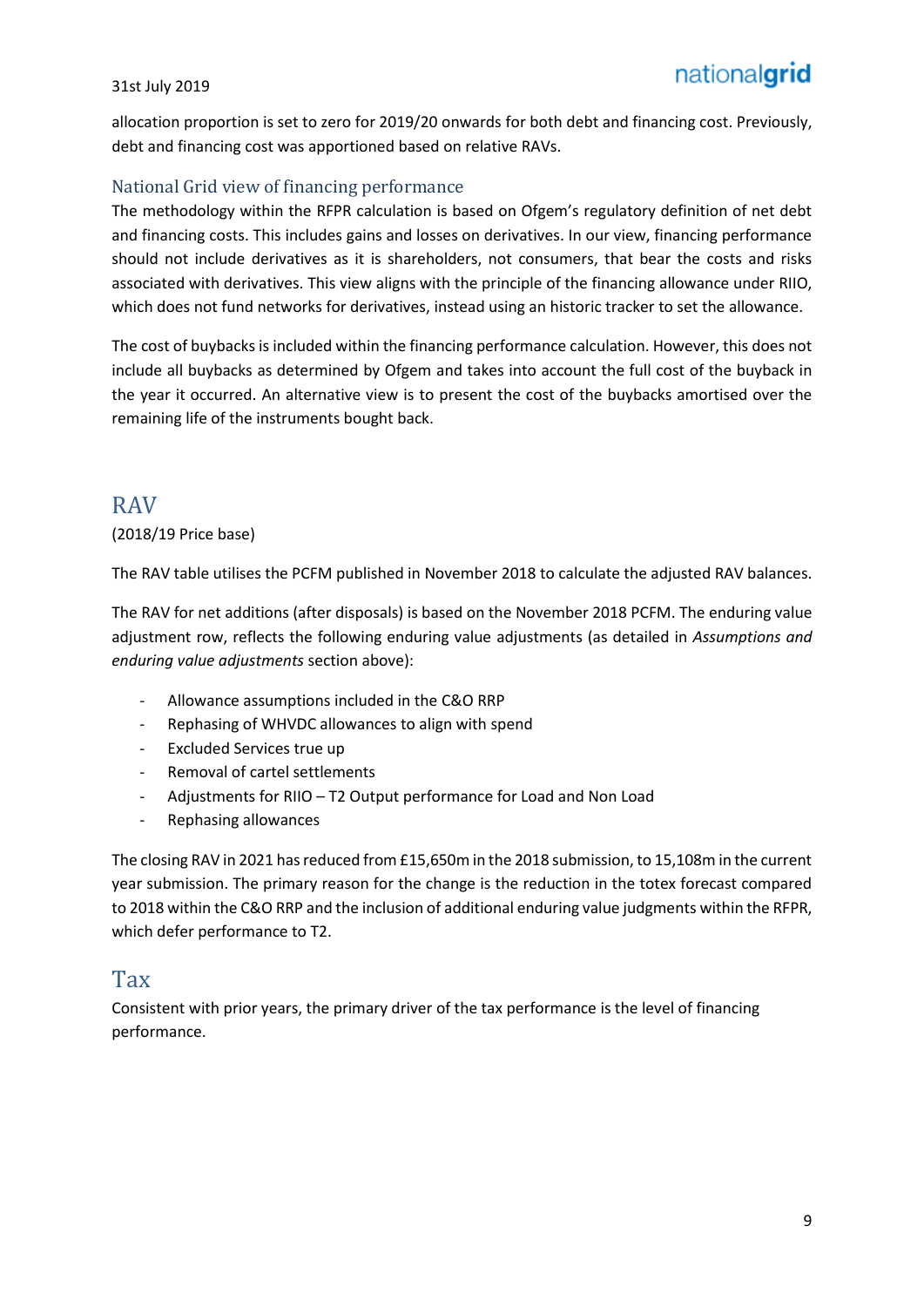The residual tax performance at notional gearing is -0.8% for the period through to 2019 and -0.5% over the RIIO T1 period (-0.7% and -0.5% respectively at actual gearing).

This negative performance is primarily as a result of forecasting variances, including capital allowance rate changes, partially offset by the 'dead-band' benefit received on lower corporation tax rates.

The allocation of the NGET tax attributable to TO and SO is in line with the allocations used within our underlying accounting systems and is reflected in the Statutory Accounts. There are no specific allocations made for the RFPR tables.

The forecast tax allowance is derived from the PCFM post enduring value adjustments.

# Dividends paid and current policy

The timing of paying dividends has been altered across the National Grid UK businesses, so that the decision is now made after 31<sup>st</sup> March 2019. As such, no dividend was paid from NGET PLC to NG PLC within the financial year 2019.

The overall dividend policy for National Grid PLC is for the dividend to be aligned with increases in RPI, thus a long run average of 3% per annum. The dividend policy of the subsidiary companies of NGET PLC and NGGT PLC is to ensure a gearing ratio close to the regulatory position.

## Pensions

Pension deficit payments were broadly in line with the prior years. The only notable change is the adjustment of £0.7m for the Pension Payment History Allowance (PPH), which is forecast for the remaining periods of T1. The pension scheme valuation is performed tri-annually, the valuation presented in the 2018/19 RFPR is therefore the same valuation as that presented for 2017/18.

## Data assurance statement

The RFPR submissions have been completed in line with the Ofgem Data Assurance Guidelines (DAG) process. This mandates a fully documented 2 level review process. The overall submission and regulatory judgments have been signed off at Director level.